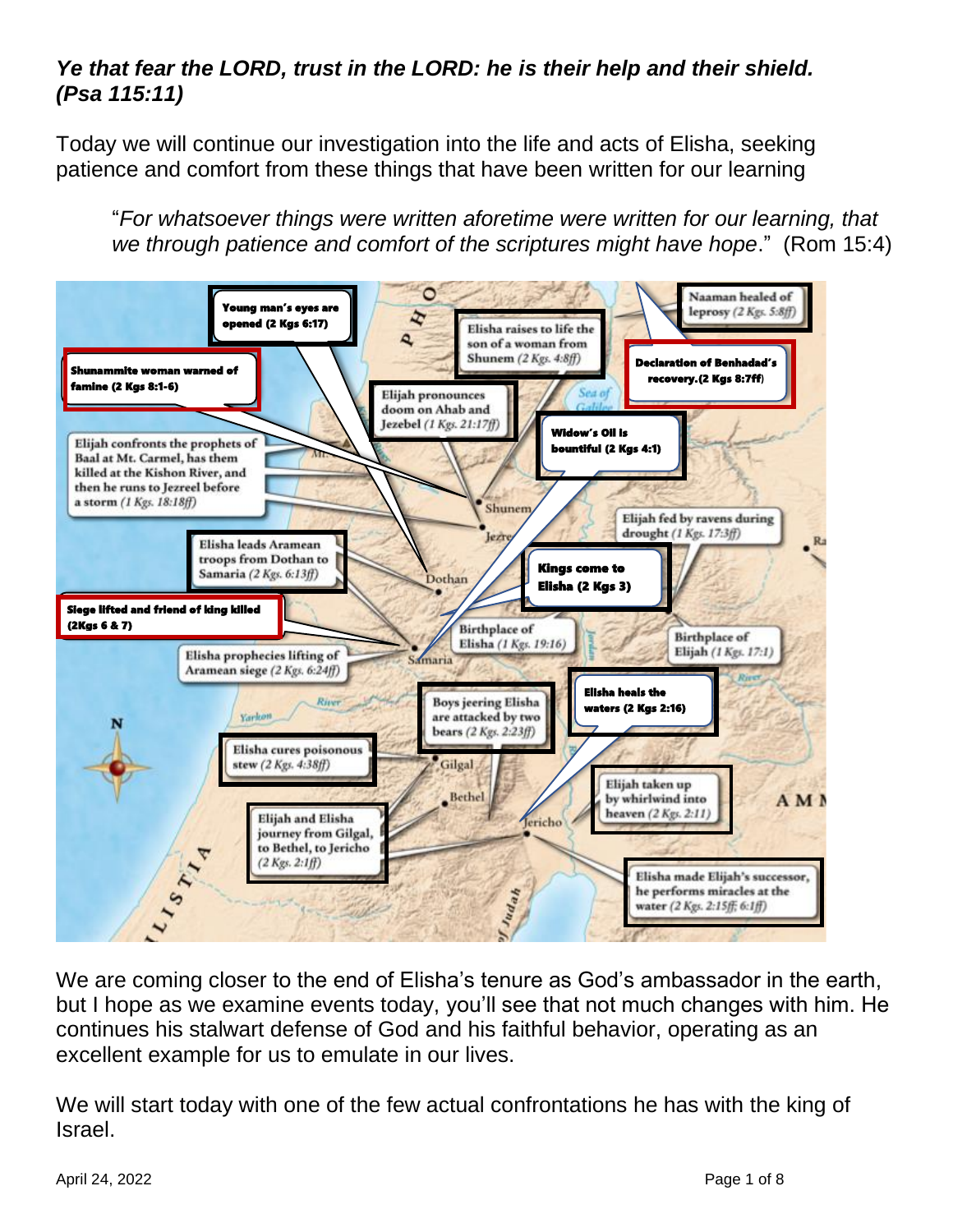*"And it came to pass after this, that Benhadad king of Syria gathered all his host, and went up, and besieged Samaria. And there was a great famine in Samaria: and, behold, they besieged it, until an ass's head was sold for fourscore pieces of silver, and the fourth part of a cab of dove's dung for five pieces of silver. And as the king of Israel was passing by upon the wall, there cried a woman unto him, saying, Help, my lord, O king. And he said, If the LORD do not help thee, whence shall I help thee? out of the barnfloor, or out of the winepress? And the king said unto her, What aileth thee? And she answered, This woman said unto me, Give thy son, that we may eat him to day, and we will eat my son to morrow. So we boiled my son, and did eat him: and I said unto her on the next day, Give thy son, that we may eat him: and she hath hid her son. And it came to pass, when the king heard the words of the woman, that he rent his clothes; and he passed by upon the wall, and the people looked, and, behold, he had sackcloth within upon his flesh. Then he said, God do so and more also to me, if the head of Elisha the son of Shaphat shall stand on him this day. But Elisha sat in his house, and the elders sat with him; and the king sent a man from before him: but ere the messenger came to him, he said to the elders, See ye how this son of a murderer hath sent to take away mine head? look, when the messenger cometh, shut the door, and hold him fast at the door: is not the sound of his master's feet behind him? And while he yet talked with them, behold, the messenger came*  down unto him: and he said, Behold, this evil is of the LORD; what should I wait *for the LORD any longer? Then Elisha said, Hear ye the word of the LORD; Thus saith the LORD, To morrow about this time shall a measure of fine flour be sold for a shekel, and two measures of barley for a shekel, in the gate of Samaria. Then a lord on whose hand the king leaned answered the man of God, and said, Behold, if the LORD would make windows in heaven, might this thing be? And he said, Behold, thou shalt see it with thine eyes, but shalt not eat thereof."* (2Ki 6:24-7:2)

If you've been following closely, you'll remember from last time that the "bands of Syria came no more into the land of Israel". But we have right at the start of our first passage that Benhadad, the king of Syria, has come with his host to besiege Samaria. What gives? If the bands weren't coming into the land anymore, what's this siege? It's important to understand the distinction between the bands of Syria like took the little maid who served Naaman, and the host of Syria's army. This isn't an inconsistency or a mistake. They are two different things. The warlords and military leaders of Syria were allowed to harass Israel's people and loot their resources, pretty much at will for their own benefit. Here, Benhadad is conducting a full military operation against the kingdom of Israel and besieging the capital city as part of that action.

Two images of consistency exist in this account for me. First, the fickle and thankless nature of human leaders. Joram, who had just recently been delivered from the roving bands of Syria, had them delivered right to his door in fact, threatens the life of the prophet. Which leads to the second consistent behavior – Elisha's calm. That little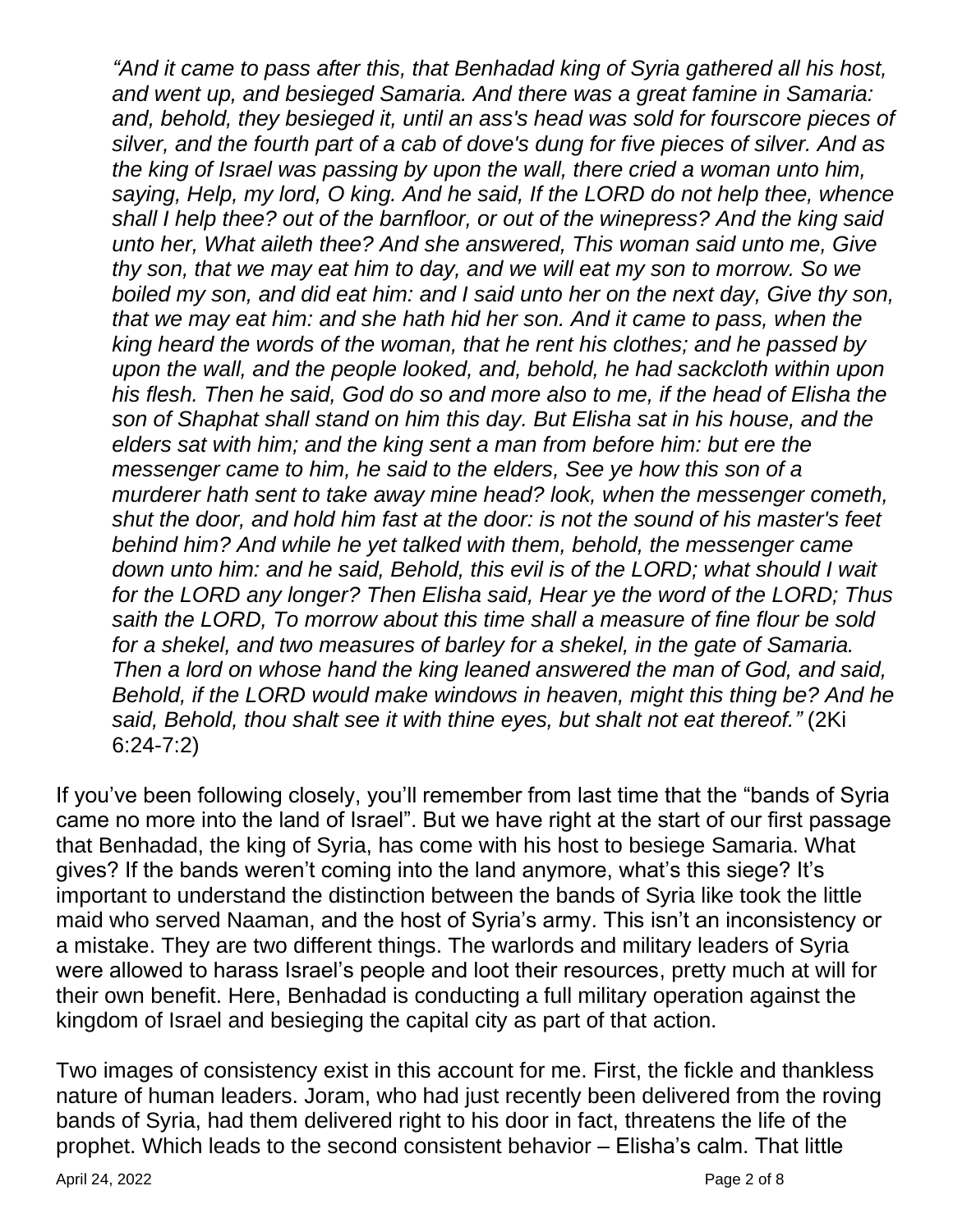conjunction 'but' says a lot. There is this raging public tempest of the king, which Elisha knows about and is on full display for all the people, **but** Elisha is simply sitting at home talking to the elders of Samaria. A remarkable example of how to behave in the face of tyranny.

"*Though an host should encamp against me, my heart shall not fear: though war should rise against me, in this will I be confident."* (Psa 27:3)

"*And I say unto you my friends, Be not afraid of them that kill the body, and after that have no more that they can do*." (Luk 12:4)

• The importance of keeping our passions under control, especially in the face of a raging adversary cannot be overstated. Elisha is an unmatched example to emulate in this regard.

Elisha isn't just lounging with the elders; he is clearly discussing the seriousness of the situation they find themselves in and preparing to engage with Joram. He is again supernaturally given knowledge of the situation on the ground and is aware that the king has sent a messenger – a messenger with the power of death in his hands – and the king himself is hot on his heels. Elisha arranges the situation such that he can deliver a message to the king by having them bar the door.

The king is in a place of utter despair over the state of affairs. But it appears he has gotten his passions under some sort of control by the time he arrives at Elisha's home, since he didn't kill him on the spot. The messenger is held up at the door, and it is the king that says "*[B]ehold, this evil is of the LORD; what should I wait for the LORD any longer?*" The flesh is unable to cope and gives up, which might explain the king's utterances against Elisha. His utterance is still one of utter despair. Joram has a right view of this point

"*Shall a trumpet be blown in the city, and the people not be afraid? shall there be evil in a city, and the LORD hath not done it?"* (Amo 3:6)

But he only sees it academically, not as a matter of faithful recognition of God's sovereignty. He isn't bowing to God's power or acknowledging the righteousness of His actions. He's still railing against it and trying to blame Elisha for it.

Despite the rage against him, Elisha delivers a hopeful message to Joram. Take note here of Elisha's tone to the king. While in private he might not have been particularly kind in how he spoke of Joram "*See ye how this son of a murderer hath sent to take away mine head",* he has nothing to say about those matters now that the king is in his presence. I see a couple of things in this. First is recognition that this is a man who has lost all perspective and therefore all control of his tongue – it doesn't excuse the behavior, but there's no reason to return like for like. I think there is also some respect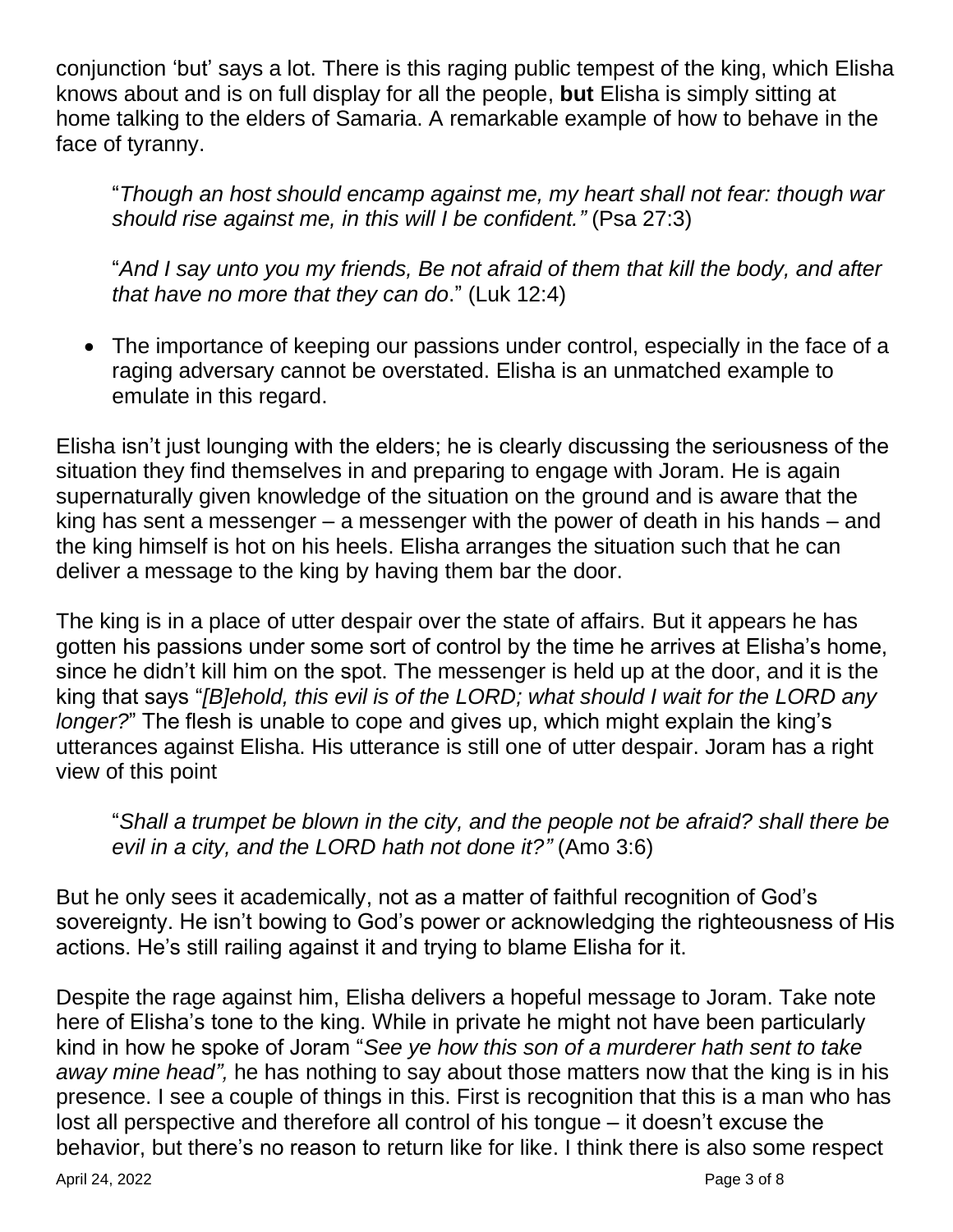for the office, as the king has come to his home. He could have easily called him "son of a murderer" to his face – that is after all a fact, not just some emotional declaration. But it doesn't appear that reminding Joram of the sinfulness of his heritage was the goal here – Elisha was sent to relieve the distress and poking the king in the eye didn't add anything to that mission.

• It's important to keep to the message, not trying to vindicate ourselves or take shots at people when it doesn't add anything.

We also gain a little insight into perhaps how the king got into the state he is in. The man "upon whose hand the king leaned", on hearing the words of the prophet – who remember is delivering "the word of the LORD" – this man's reaction is to argue and refute them as impossible.

This lord is in the king's ear constantly, and it would appear he gives him horrible counsel. He is faithless and unbelieving, and rather than guiding Joram to take full advantage of this man of God being in his back yard, argues with his prophecy. Rather than grabbing ahold of the grace and respite being foretold by Elisha, this lord denies the power of God in the matter, shortening His arm and limiting His ability to relieve Israel except by opening the windows of heaven as He did with the manna in the wilderness.

Unbelief is a grave sin, and the results of it are on full display. Note again, Elisha doesn't rail against the insult lobbed against him here but states the facts – this man will see the goodness of God but will not be allowed to partake in it himself.

Of course, it is precisely as Elisha foretells. We all know this element of the history – the Syrians flee, having heard a noise that terrifies them by the miraculous hand of God, the lepers who sat by the gate go out and discover this fact, their conscience pricks them into sharing the good favor of God with the rest of the city, and when the citizens of the city burst forth to take the spoil, the king's man gets his reward:

"*And so it fell out unto him: for the people trode upon him in the gate, and he died."* (2Ki 7:20)

The city full of starving people set on a stampede out of the city gates and this lord, the king's man who thought he had it all, died for his unbelief. Again, unbelief is a grave sin that leads to complete decay of a person.

• Who you surround yourself with and seek counsel from is maybe one of the most important things you can do in your life. Rejecting clear counsel from those of faith while taking counsel from unbelievers is a body and soul-damning path.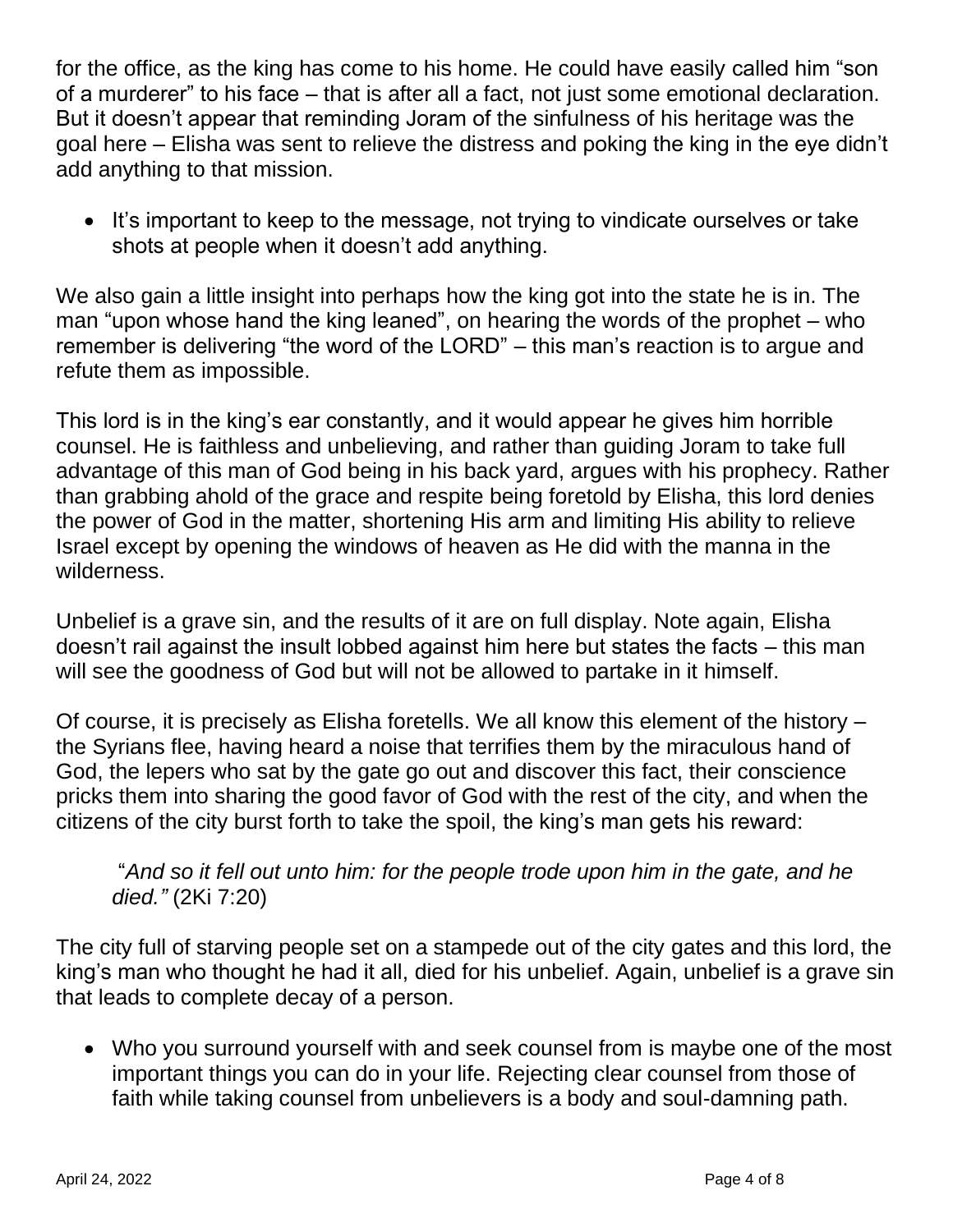Next, we again get to see another wonderful interaction with the faithful Shunammite woman, where her faith and care for the man of God are rewarded with temporal blessing and respite from the burden of the impending famine.

"*Then spake Elisha unto the woman, whose son he had restored to life, saying, Arise, and go thou and thine household, and sojourn wheresoever thou canst sojourn: for the LORD hath called for a famine; and it shall also come upon the land seven years. And the woman arose, and did after the saying of the man of God: and she went with her household, and sojourned in the land of the Philistines seven years. And it came to pass at the seven years' end, that the woman returned out of the land of the Philistines: and she went forth to cry unto the king for her house and*  for her land. And the king talked with Gehazi the servant of the man of God, saying, *Tell me, I pray thee, all the great things that Elisha hath done. And it came to pass, as he was telling the king how he had restored a dead body to life, that, behold, the woman, whose son he had restored to life, cried to the king for her house and for her land. And Gehazi said, My lord, O king, this is the woman, and this is her son, whom Elisha restored to life. And when the king asked the woman, she told him. So the king appointed unto her a certain officer, saying, Restore all that was hers, and all the fruits of the field since the day that she left the land, even until now."* (2Ki 8:1- 6)

As always, this Shunammite takes Elisha's words seriously and acts upon them with faith. Juxtapose that to Joram's close advisors' behavior – with her there is no questioning, there is no argument, there is only obedience and trust. It brings to mind this verse:

## "*A wicked messenger falleth into mischief: but a faithful ambassador is health."*  (Pro 13:17)

We frequently discuss the fact that this life we live is one of pilgrimage, not our final resting place, and that our expectations need to be focused on that appropriately. Our final reward is not here, not to be expected in this life, but that doesn't mean that there are no rewards to be had as we go along. Faith and belief are rewarded by God as this incident puts on display. In the moment, being uprooted from your home and life might not seem like a reward, but in comparison to living through a famine with great hardship, it is a great mercy. And if we keep our focus properly placed, not on the physical things of this life, it is a light thing to leave those things and go where the Lord directs us as this woman did – leave hearth and home to go to a place she doesn't know.

• We need not have any expectation of reward in this life but receiving it as a part of faithful life isn't irregular or a sign of anything other than our Father's care for us.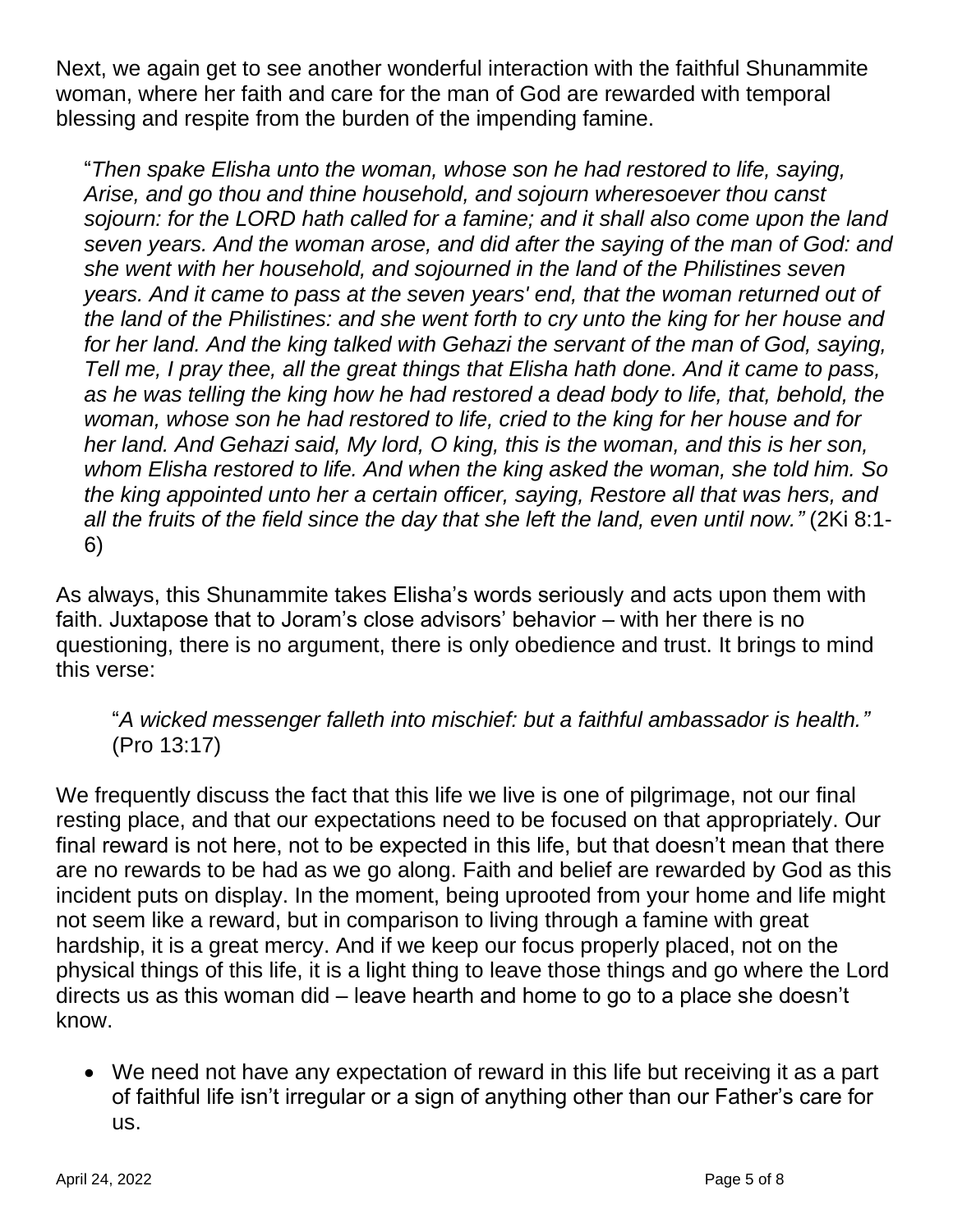The more remarkable part of this tale to me, however, is the discussion between Gehazi and the king. This wicked man Joram refuses to engage with the remarkable resource he has right in front of him. He found it preferable to engage with a leper and hear stories than to just speak with Elisha directly.

You might wonder why Gehazi was even on the scene. Shouldn't he have been put out of the camp (Num 5:2)? If you consider the apostate state of Israel at this time, it is no wonder that the king would have an unclean person directly in his bosom. It was an affront to God, frankly – treating the unclean as clean – but when religion has been reduced to worshiping two golden calves, is it any surprise such a thing as the law of the leper would be so callously disregarded?

Look at our own age, where the 'heroes' touted all over the place are those who would carve up and mangle their bodies in defiance of how God has clearly made them. The more into apostasy and idolatry a nation declines, the more the abominations and examples of sin become the highlights and 'holy ones'.

This inexcusable disregard for simple obedience on the part of Joram still serves a purpose in the Lord's providence in a most gracious way. The Shunammite woman and her house are again saved by the grace of God through her relationship with Elisha. Simple kindness for him and tending to his needs has reaped her bountiful rewards.

• The aid and succor we give – without expectation of repayment or reward – does not go unnoticed by our Master. He notes it all and brings it back into remembrance at the perfect time for us.

You might notice the stark difference between the Shunammite's behavior here and in the past. If you recall, Elisha offered to speak on her behalf to the king or the captain of the host after her initial kindness to him, and she declined, saying "*I dwell among mine own people*" (2 Ki 4:13). It would appear that her people had turned on her, whomever she left in charge of the estate failed in their fiduciary duty while she was away, or something similar. The change in circumstances left her with nothing and the king was apparently her last recourse. The Lord ordered the woman's lot and ordered this deliverance via His prophet, though indirectly here – which maybe makes it all the greater a deliverance.

• There are times when the vessels of our deliverance are those very individuals whose sins we preach against and may be counted as our enemies – whether they are governments or individuals. We must not shorten the arm of the Lord and be willing to humble ourselves, making diligent inquiry of Him in times of trouble, seeing when the friends of mammon we make will be used to deliver us.

April 24, 2022 **Page 6 of 8** Next, we have Elisha involved in matters of State.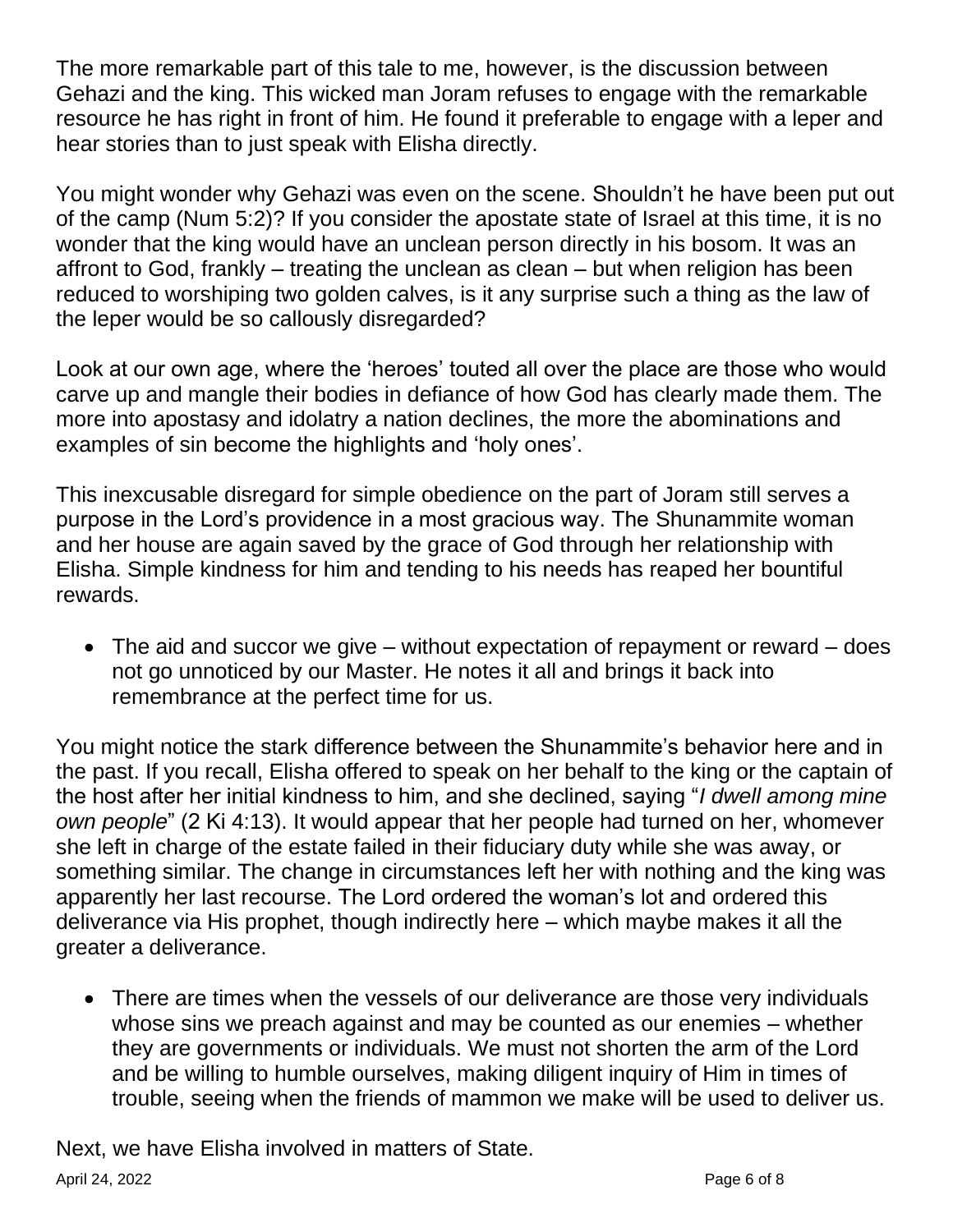"*And Elisha came to Damascus; and Benhadad the king of Syria was sick; and it was told him, saying, The man of God is come hither. And the king said unto Hazael, Take a present in thine hand, and go, meet the man of God, and enquire of the LORD by him, saying, Shall I recover of this disease? So Hazael went to meet him, and took a present with him, even of every good thing of Damascus, forty camels' burden, and came and stood before him, and said, Thy son Benhadad king of Syria hath sent me to thee, saying, Shall I recover of this disease? And Elisha said unto him, Go, say unto him, Thou mayest certainly recover: howbeit the LORD hath shewed me that he shall surely die. And he settled his countenance stedfastly, until he was ashamed: and the man of God wept. And Hazael said, Why weepeth my lord? And he answered, Because I know the evil that thou wilt do unto the children of Israel: their strong holds wilt thou set on fire, and their young men wilt thou slay with the sword, and wilt dash their children, and rip up their women with child. And Hazael said, But what, is thy servant a dog, that he should do this great thing? And Elisha answered, The LORD hath shewed me that thou shalt be king over Syria. So he departed from Elisha, and came to his master; who said to him, What said Elisha to thee? And he answered, He told me that thou shouldest surely recover. And it came to pass on the morrow, that he took a thick cloth, and dipped it in water, and spread it on his face, so that he died: and Hazael reigned in his stead."* (2Ki 8:7-15)

There are a lot of theories as to why Elisha traveled to Damascus, including his checking in on Naaman. Hazael it seems is now the captain of Benhadad's host, and apparently Naaman is no longer on that scene, perhaps because he will not bow to Rimmon anymore. All speculation, but interesting. We know the Lord moved him to travel to Damascus, because he went, and there is no word that it was improper. I am of the mind, especially given what happens here ultimately, that he was about the business of completing this task:

"*And the LORD said unto him, Go, return on thy way to the wilderness of Damascus: and when thou comest, anoint Hazael to be king over Syria:"* (1Ki 19:15)

This task given Elijah has yet to be completed, and Elisha is sent to deal with it, though not in a direct fashion.

Make note of the fact that when he perceives all is well, Benhadad is a devout and well-known worshiper of the false god Rimmon, but when difficulty comes on the scene, it is the God of creation he seeks. The old "there are no atheists in foxholes" aphorism comes to mind here. Benhadad sends Hazael to make inquiry, he does not send a low-level messenger to demand Elisha come to him, presumably as a demonstration of respect. He sends an important member of his court with an abundance of gifts.